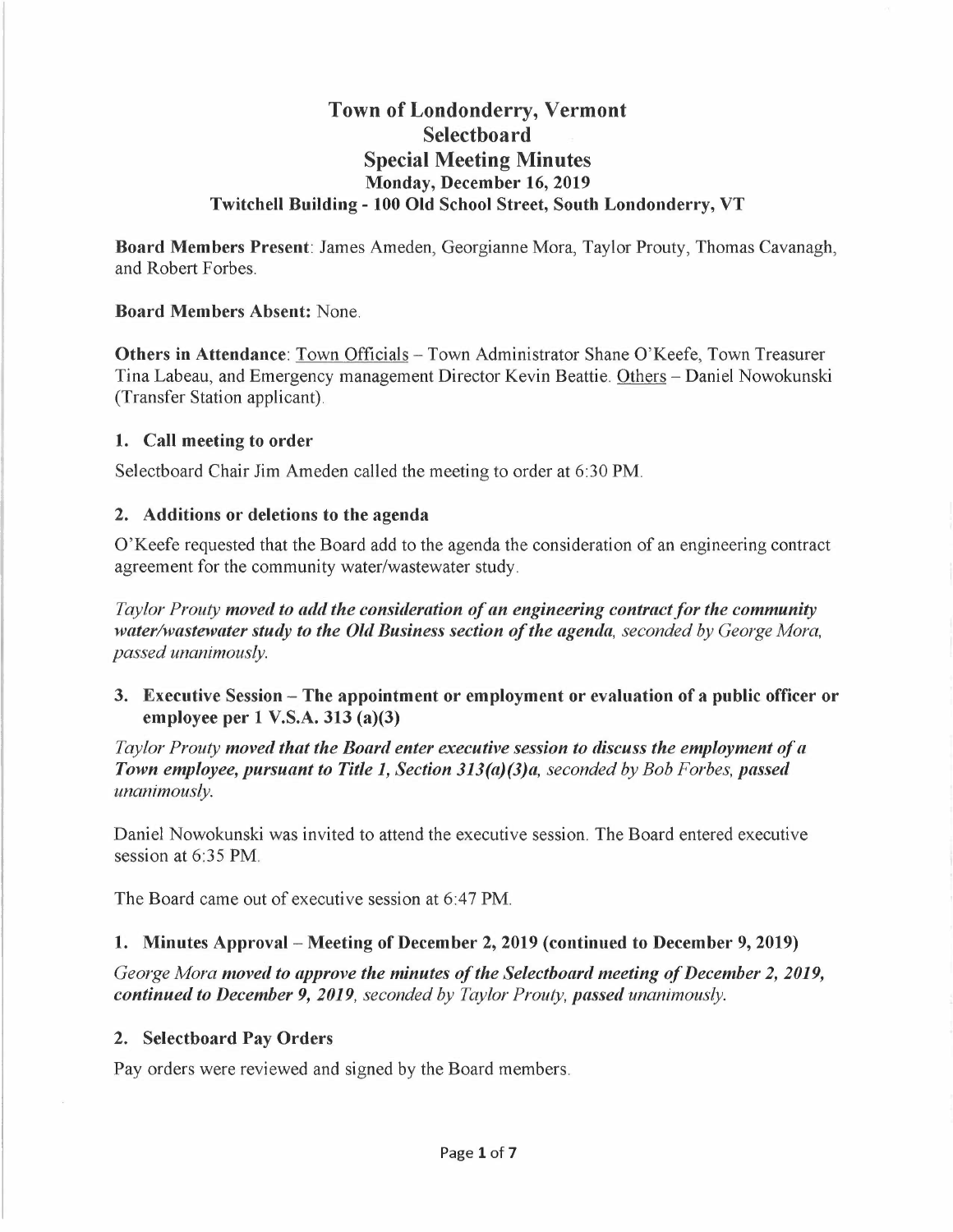## **3. Announcements/Correspondence**

Kevin Beattie mentioned that on January 9, 2020 there would be meeting regarding the Emerald Ash Borer infestation, to be held at 6:00 PM at the Town Hall, and the public is invited to attend. It is intended to inform the community how to deal with the issue, and will be conducted by the Department of Forests, Parks and Recreation with assistance from the Londonderry Conservation Commission.

Related to this, he mentioned that he has inventoried, prioritized and mapped about half the roads in town, comprising about 25 of 50 miles, and estimates that a little under 400 trees threaten to fall in the Town right-of-way in the community. These do not include those threatening power lines, as it is assumed that Green Mountain Power will handle these.

## **4. Visitors and Concerned Citizens**

None.

# **5. Town Officials Business**

# a. Selectboard member George Mora - Report on Dam Safety workshop

George Mora again briefed the Board on a recent training she attended on dam safety, and Kevin Beattie mentioned he had reviewed the new regulations being developed by the State of Vermont that go into effect in 2020 and 2022. It was noted by Kevin that the impoundment of the mill pond dam was approximately 650,000 gallons, which exceeds the 500,000-gallon threshold for State jurisdiction. Mora mentioned that the Town must develop a schedule of inspection, and repair the spillway, and of greatest concern to her, the State has the authority to order a dam owner to repair or remove a dam if considered dangerous. Beattie added that the State can require an engineering study and possible to have the dam drained.

The condition of State-owned dams at Lowell Lake and Gale Meadows Pond were briefly discussed.

Beattie mentioned that an emergency action plan is necessary, and how to fund such an effort was discussed. He mentioned that there is no grant funding available for dam studies, but the State may have a revolving loan fund for this type of work. Am eden mentioned that VTrans structures grant could possibly fund this effort due to the potential impact on nearby roads.

Forbes mentioned that there is likely to be good files on the maintenance work done in the past. O'Keefe and Labeau will review Town records for any helpful documents or other reports that can be helpful in researching the dam and complying with the new regulations, and report back at the next regular meeting.

## **b. Town Treasurer - Discussion on local options tax**

Labeau reviewed with the Board information assembled regarding establishing a local options tax. She calculated that a 1% tax on meals and rooms and retail sales could raise approximately \$114,000 of income to the Town. This amounts to approximately one penny on the tax rate Labeau added. If liquor were to be included there would even be more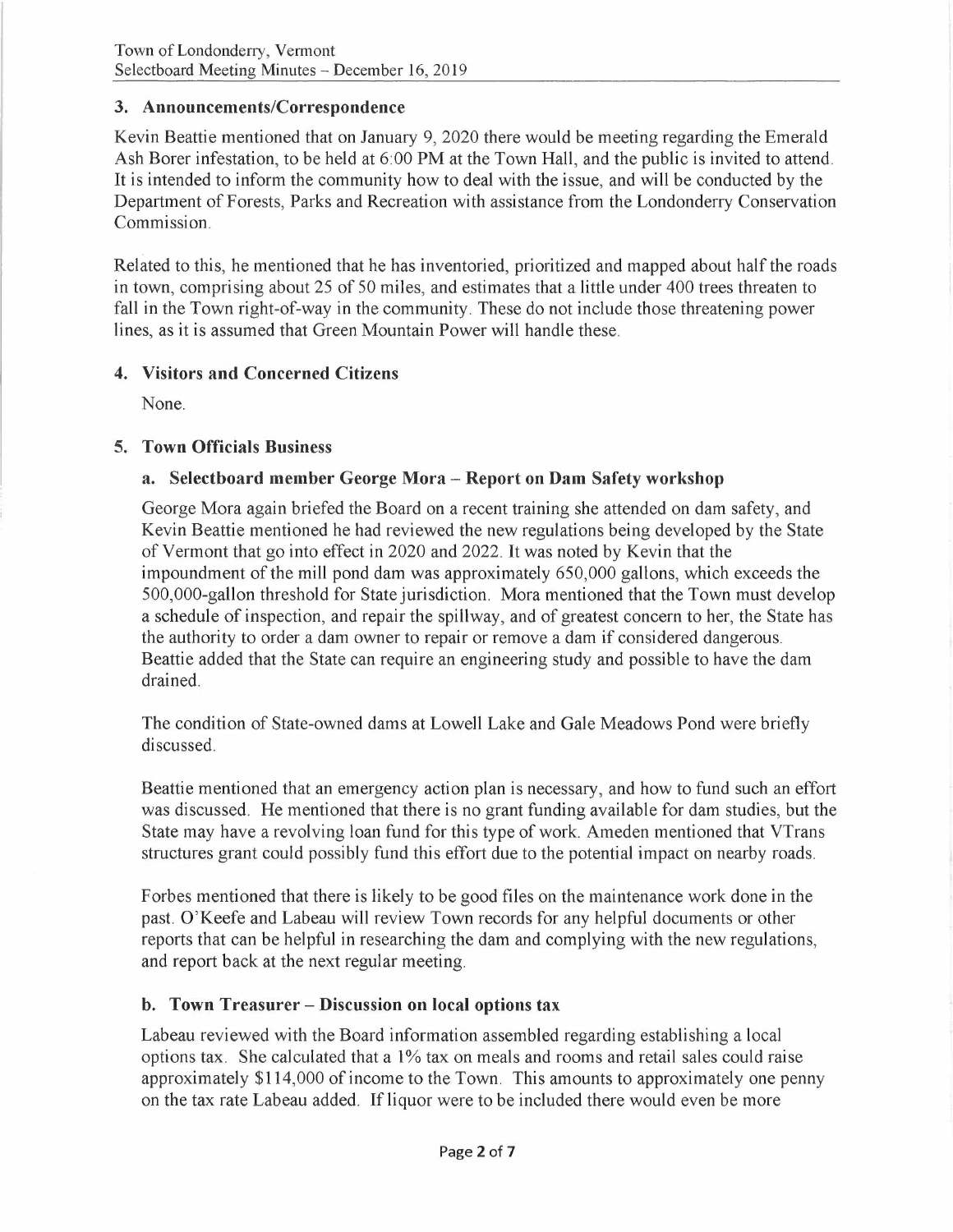revenue, but it was noted that the State does not provided data where there are so few liquor permittees.

It was noted that local property taxes can be reduced by virtue of having non-resident visitors contribute through these local option taxes. A chart indicating how other communities that have adopted the tax are spending the proceeds, such as reducing property taxes or funding capital projects, was reviewed. Ameden stated that he felt that the best use of the tax venue would be to reduce property taxes, and other Board members agreed.

The applicability of these taxes to on-line sales and short-term stays was discussed.

The wording of a possible Town meeting warning article was briefly discussed. Labeau and O'Keefe will work on an article for review at the next regular meeting that provides that funds raised will be used to reduce taxes.

Kevin Beattie left the meeting at 7:30 PM

#### **c. Town Treasurer - 2021 Budget Review - Appropriations for community organizations**

Labeau presented to the Board the latest listing of appropriations for community organizations, noting that we had received financials from all of them and reports from most. She mentioned that there were no requests from the West River Montessori School or the Windham County Humane Society. Neither Pingree Park or the Phoenix Fire Company #6 are requesting funds this year. And the Save the Bromley Tower appropriation falls off the list. There is a new request from the Londonderry Historical Society, minor increases requested from Neighborhood Connections, the Current, and the Londonderry 4<sup>th</sup> of July, and a decrease to the request from Southeast Vermont Watershed Alliance was noted.

*George Mora moved to approve all of the current appropriations requests on the list for inclusion in the warning for Town Meeting, seconded by Bob Forbes, passed unanimously.* 

## **6. Transfer Station**

#### **a. Updates**

*Tom Cavanagh moved that the Board hire Daniel Nowokunski to fill a part-time Transfer Station attendant position on Sundays at a rate of \$15. 00/hour, effective this coming Sunday, seconded by George Mora, passed unanimously.* 

## 7. **Roads and Bridges**

#### **a. Updates**

Ameden mentioned that we've used a lot of salt and need to minimize salt usage going forward. With the new truck there are some adjustments needed and all trucks need to be properly calibrated. Cooperative weather conditions would help as well

He mentioned that there was a minor accident between a Town truck and a pickup truck.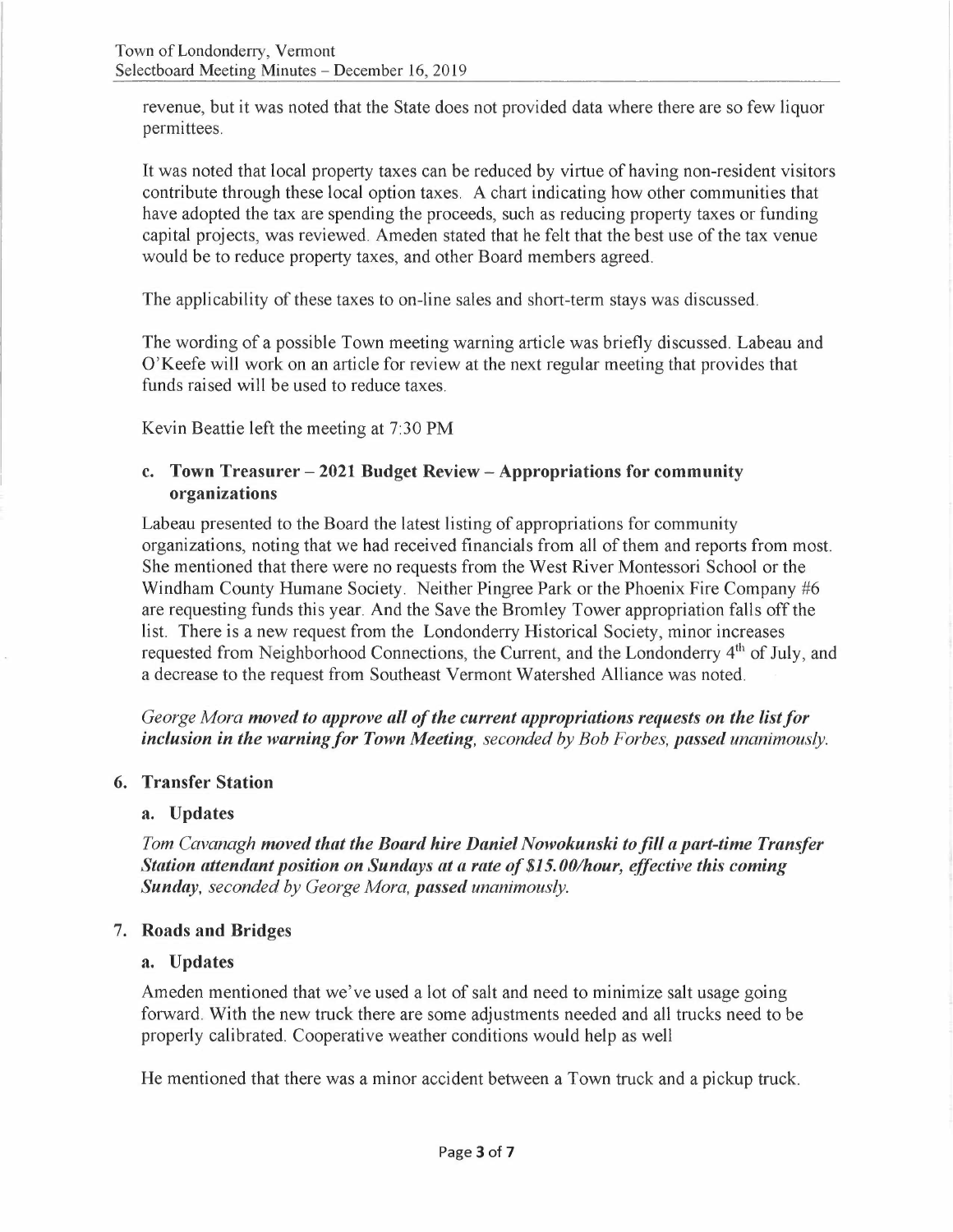Cobble Ridge Road, with no damage to the Town truck. Ameden mentioned that the State Police handled the police report for the accident and Labeau noted that our insurance company has been contacted.

Prouty mentioned a concerned citizen brought up questions about the road classifications and road maintenance on Beattie Road, off of Winhall Hollow Road, and that the Board may hear from them.

## **b. Consider request to improve and maintain portion of Under the Mountain Road (TH36) and Legal Trail #2**

Willoughby Britton and Jared Lindahl were present to discuss a written request they had submitted to improve the Class 4 portion of Under the Mountain Road and the legal trail extending beyond it into Jamaica. Their request includes a scope of road improvement work outlined by Wes Ameden of Ameden Construction LLC of Jamaica.

Jim Ameden noted that Road Foreman Josh Dryden has contacted the VTrans District Office and understands that the Town can allow this to happen, but we need to have an agreement on file regarding improvement, use and maintenance of the road, and clarity on continued ownership by and accessibility to the public. He stated that the proposed work exceeds some of the Town road standards and does not meet others, but what is being proposed is a significant improvement with high standards.

O'Keefe suggested that the agreement should address maintenance standards that ensure that public safety and access is maintained.

There was discussion about proper ditching and culverts.

Lindahl mentioned that he has not contacted other property owners on the Class 4 Town highway. Mora suggested contacting them to inform them of the improvement plans, and Ameden noted the need to maintain access for them throughout the road reconstruction process.

It was agreed that the requesters would pay the cost of the Town Attorney's drafting of an agreement. It was noted that Town Attorney Bob Fisher is also representing Britton and Lindahl in their property transaction. It was assumed that Attorney Fisher could handle the agreement for both parties, but O'Keefe will contact him to discuss conflict of interest matters. Alternate attorneys were discussed.

## *George Mora moved to approve the request from Willoughby Britton and Jared Lindahl to improve a section of Class 4 Town Highway and Legal Trail as proposed subject to Board approval ofan agreement drafted by the Town Attorney, seconded by Bob Forbes, passed unanimously.*

Ameden mentioned that the proposed work, other than the fact that it would not be paved, exceeds the Town specifications.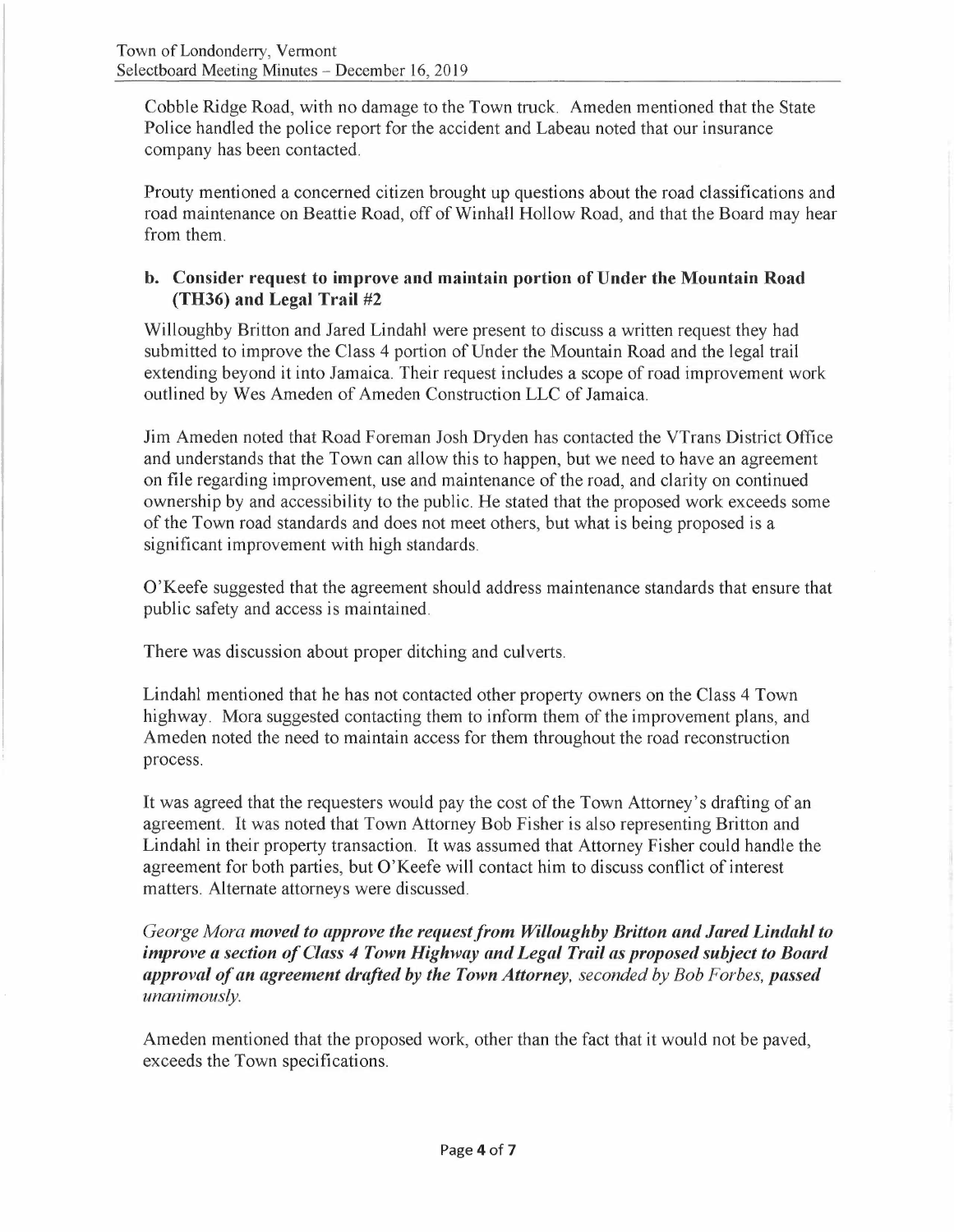Lindahl mentioned that his timeframe for construction depends on closing on the property. Right-of-way width was discussed, and it was noted that is normally about 50 feet. Lindahl mentioned that a 12-foot road width was proposed. Installation of power poles was discussed.

O'Keefe will do some research on the legal right-of-way width.

Britton and Lindahl left at 7:55 PM.

## **8. Old Business**

## **a. TOPP Phase** II - **Review asbestos remediation estimate**

O'Keefe mentioned that he had not heard back from State Department of Health's asbestos program regarding his questions on the validity of the bid he had received on remediation He noted that there is no rush to handle this part of the project, but it must be done before any other renovation work is commenced. The renovation project will have to be better defined in order to determine the extent of the remediation work. He will seek other bids once that takes place.

# **b. TOPP Phase II- Discuss project timeframe**

O'Keefe noted that the working group on the Town Office renovations recently met with the architect and, while good progress has been made to date, the feeling of the committee was that in order to make the deadlines for the March 2020 Town Meeting Warning we would need to rush the design and estimating phases in a way that could make for an inferior project. It was suggested that the Town push out the bond vote to another date, such as the August 2020 primary election, to allow for more careful project and related cost development.

He mentioned that there could be more meetings with the architect, which could increase slightly the overall preliminary design cost.

There was general agreement that delaying the bond vote made sense at this time in order to better develop the project. O'Keefe mentioned that there would not likely be a loss of a construction season by virtue of this delay.

## **c. Septic fields - Discuss closeout testing**

Following up from the previous meeting, O'Keefe noted that he had requested approval from the ANR-DEC to postpone required PF AS sampling until spring 2020, but was turned down. And while the 12/31/2019 sampling deadline was waived, the test results submittal deadline of 2/29/2020 was not. He has time though to seek cost estimates and will come back to the Board with proposals at the first meeting in January. He noted that the \$3,000 budget for sampling had been spent down to about \$275 from earlier testing, and the entire septage field budget had about \$1,000 for this sampling work.

O'Keefe reminded the Board that he had forwarded to them a copy of the site closeout letter that had been submitted to the State, which may see the State permit closed out subject to the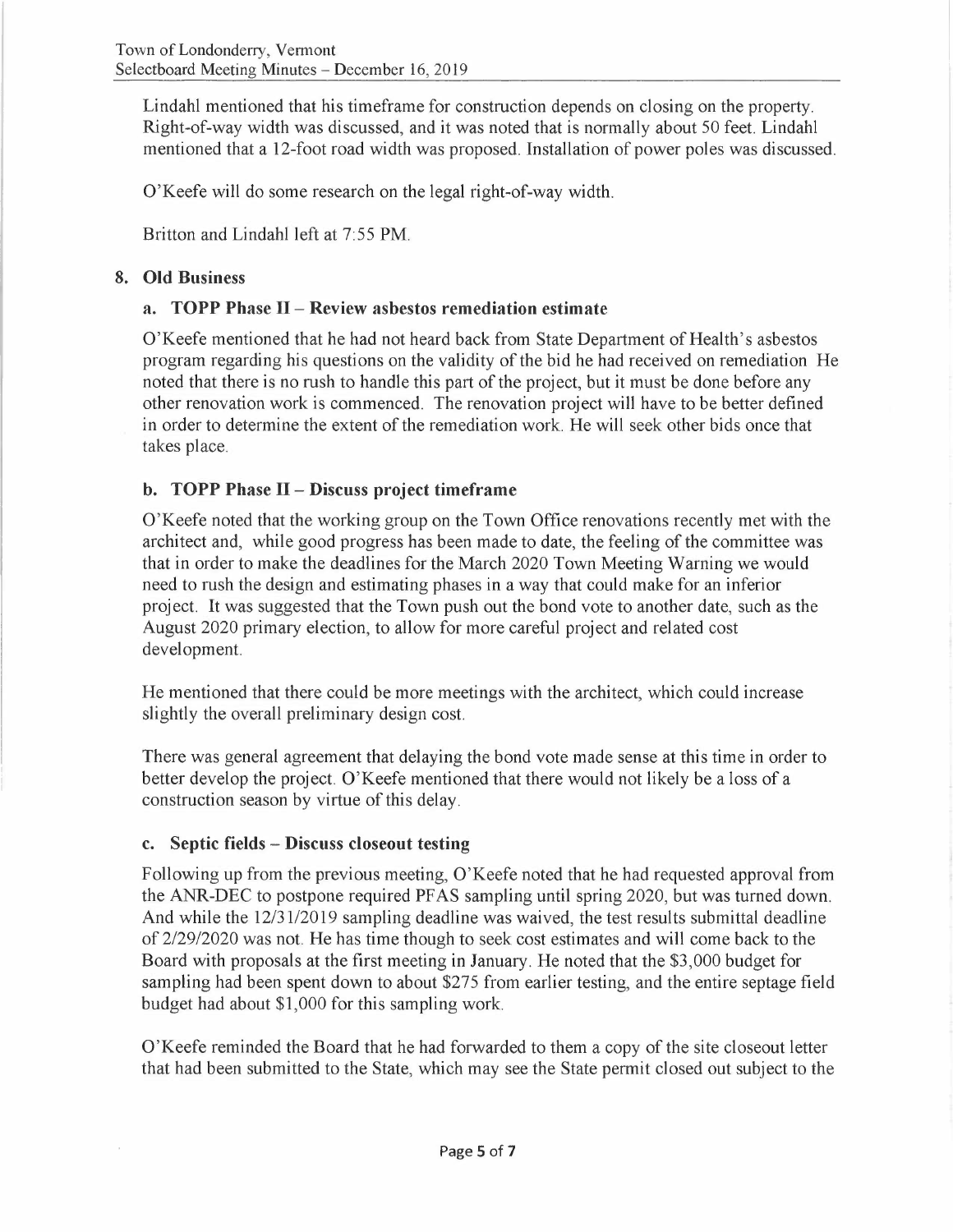PFAS testing. He noted that there would be no ongoing obligations after the closeout as far as he knew.

Prouty brough up the possibilities for future use of the land. O'Keefe noted that it's probably only good for mulch hay agriculturally, but that he had met with the Town's Energy Committee about the potential for use of the fields as a solar farm given its adjacency to high-energy power lines. Bruce Frauman, representing the Energy Committee, stated that the Committee is very interested in the site for this purpose and will get back to the Board after the Committee has contacted and discussed the site with energy companies.

## **d. Water/Wastewater study- Consider engineering contract**

Recalling the Board's recent selection of the Dufresne Group to conduct a community water/wastewater study, O'Keefe noted that that day he had received a proposed contract for the study, which is funded by the Vermont ANR-DEC, and that the State has asked that the contract be executed by year-end. He noted that the State has signed off on the contract, which is a boiler plate professional agreement that it uses for all such projects, and the scope of work was developed by the Town's project committee working with the consultant. The project will cost \$32,000 and will be paid for by the State, with the Town reimbursing the State only if an implementation project develops out of the effort.

There was discussion about whether this work would result in a policing effort if violations are found, and it was agreed that this was a solutions-oriented effort that would help solve problems that may arise.

*Bob Forbes moved to authorize the Town Administrator to sign the water/wastewater study contract agreement on behalf of the Town, seconded by Bob Forbes, passed unanimously.* 

- **9. New Business** 
	- **a. Consider request to improve and maintain portion of Under the Mountain Road (TH36) and Legal Trail #2**

This matter was discussed earlier in the meeting.

## **b. Discuss Windham Broadband Project (Kick-off meeting on 1/16/2020)**

The Board reviewed an email from the Windham Regional Commission regarding a regional broadband utility district. Mora described the proposed Southern Vermont Communications Union District, and the invitation to the Board to attend the project kick-off meeting was discussed. It was mentioned that a community survey would be needed at some point, and a local project leader would need to be recruited. Mora will reach out to a citizen she believes might be interested.

Mora and O'Keefe noted that they would be attending, and O'Keefe asked other Board members interested in attending to let him know so he can RSVP later in the week.